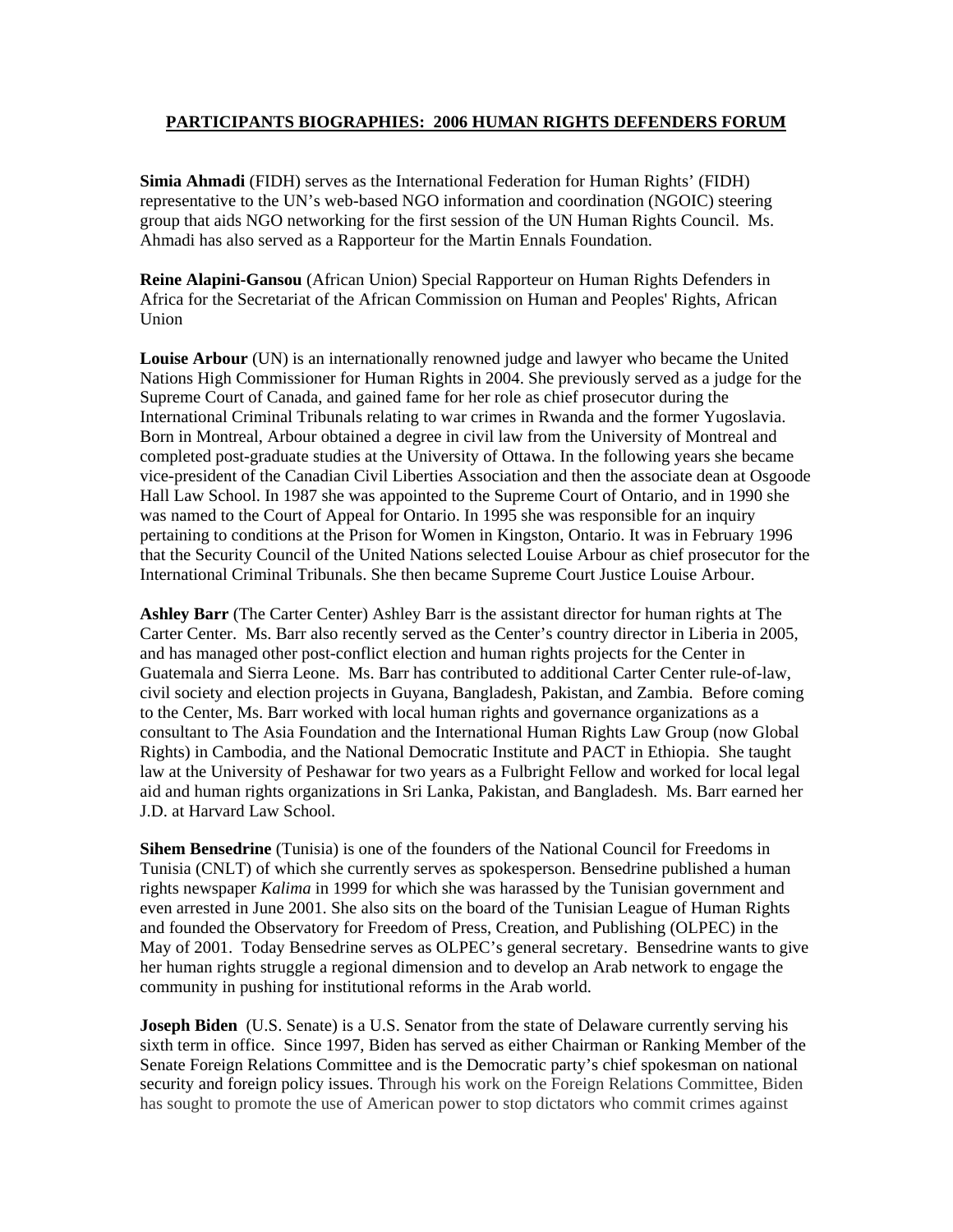humanity or genocide. In the mid-1990s, Biden was among the first to call for active American leadership to end Serbian aggression in Bosnia, and likewise urged U.S. action in Kosovo to stop Slobodon Milosevic's genocidal actions there. He has urged strong U.S. and international action to prevent genocide in Darfur. In the late 1990s, he joined with Committee Chairman Jesse Helms on legislation to reorganize the government's foreign policy agencies, and co-authored the landmark "Helms-Biden" legislation authorizing the payment of nearly \$1 billion in back dues owed to the United Nations, provided the U.N. took concrete steps to reform. Senator Biden was also a former chairman of the Judiciary Committee from 1987 to 1995.

**Maureen Byrnes** (Human Rights First) is Maureen Byrnes is the Executive Director of Human Rights First. Before joining Human Rights First, Maureen served at The Pew Charitable Trusts in Philadelphia as Director of Policy Initiatives and the Health and Human Services (HHS) program. Before that, Maureen worked in Washington, D.C. for 15 years. She served as Executive Director of the National Commission on AIDS, a 15-member commission established by law to make recommendations to both the President and the Congress on how the country should address the many challenges associated with the HIV epidemic. Maureen served on Capitol Hill as both majority and minority staff director for the Subcommittee on Labor, Health and Human Services, Education and Related Agencies of the United States Senate Committee on Appropriations, and she served as vice president of the Association of American Universities, where she worked with the presidents and chancellors of more than 60 leading public and private research‑intensive universities on a wide variety of federal research policy issues.

**Santiago Canton** (OAS) is the Executive Secretary of the Inter-American Commission on Human Rights of the Organization of American States (OAS). Previously he was the OAS Special Rapporteur for Freedom of Expression. Mr. Canton holds a law degree from the University of Buenos Aires and a Master degree in International Law from the Washington College of Law of American University. In 1998 he was Director of Public Information for the OAS. From 1994 to 1998 Dr. Canton was Director for Latin America and the Caribbean for the National Democratic Institute for International Affairs (NDI), a democratic development institute based in Washington, D.C. Mr. Canton was a political assistant to former President Jimmy Carter in the election processes of El Salvador and Dominican Republic.

**Gabriela Contreras** (Guatemala) is a human rights lawyer with the office of the Human Rights Ombudsman (Procurador de Derechos Humanos). Since 2003, she has led the Subcommission for Security and Justice, a part of the National Commission for the Pursuit, Support, and Fortification of Justice. She is also a consultant to the office of the Human Rights Ombudsman on monitoring the security and justice commitments stemming from the Peace Accords, and a consultant for the Technical Support for Parliament for the Legislative Advancement of Security and Justice Project. Ms. Contreras was awarded the 2003 "Jean Pictet" regional prize for Excellence in Research in International Humanitarian Law by the International Committee of the Red Cross. Ms. Contreras graduated Summa Cum Laude from Rafael Landívar University, where she received a Master's Degree in Human Rights. She received a post-graduate degree in Women's Rights and Gender Theory from the University of San Carlos de Guatemala. She also received a diploma in Poverty Studies and Social Research from the Latin American Faculty for Social Sciences in Guatemala (FLACSO-Guatemala). She received a scholarship from the Regional Scholarship Competition CLASCO/CROP 2004-2005 to study the international relations of poverty in Latin America and the Caribbean. She is a member of the Research Council of the Multidisciplinary Program on Poverty at FLASCO-Guatemala.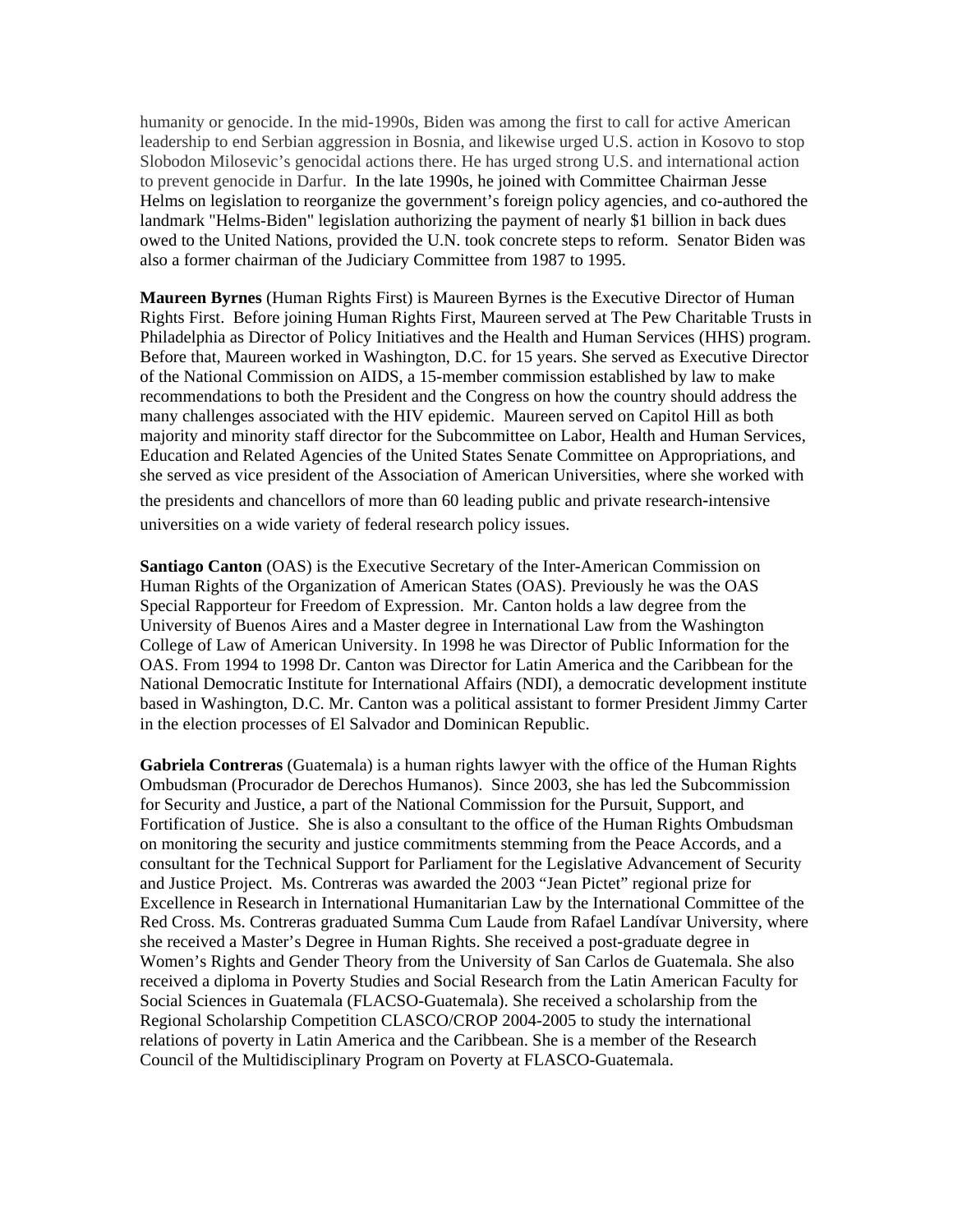**Delphine Djiraibe** (Chad) is the founder and president of the Chadian Association for the Protection and Defense of Human Rights (ATPDDH) and is also the President of the Peace and Reconciliation Initiative Monitoring in her country. Delphine received the Robert F. Kennedy Human Rights Award in 2004 and was a Center for International Environmental Law (CIEL) fellow. She is currently a member of the Board of Trustees for CIEL and is a coordinator of the Civil Society Advocacy Network - a coalition of human rights and development nongovernmental organizations (NGOs), women and farmers organizations and trade unions, seeking a sustainable development for Chad. She has been an out-spoken advocate for obtaining a thorough environmental impact assessment and an external control board for the World Bankapproved Chad-Cameroon oil pipeline. Ms. Djiraibe has lobbied against government corruption in creating the pipeline and against its negative social and environmental consequences on the people of Chad. She has also worked to eliminate the death penalty and to compensate Chadian citizens for use of their land in government projects like the pipeline.

**Yuri Dzhibladze** (Russia) is President of the Center for the Development of Democracy and Human Rights, a Moscow-based organization that develops mechanisms for public influence in government decision-making and analyzes democratic institution building, human rights, and civil society development. He has worked with and served as a consultant to a number of international NGOs, as well as the State Duma and the United States Agency for International Development. Dr. Dzhibladze is an editor of "Legislative Process in the State Duma: Human Rights Analysis," a monthly newsletter published by his Center and is the author of numerous publications on racism, human rights, and non-governmental organizations. Since the mid-1980s, Dr. Dzhibladze has been actively engaged in social movements starting with his work as an antinuclear activist, working in conflict resolution, promoting non-violent social change, developing NGOs, doing human rights work, and later participating in the movement against the war in Chechnya.

**Matt Easton** (Human Rights First) is Senior Associate of Human Rights Defenders Program at Human Rights First. Mr. Easton joined Human Rights First in 2004 and is part of a team that monitors threats against human rights defenders worldwide. He focuses primarily on the countries of Southeast Asia. Although he joined the staff of Human Rights First in September 2004, his relationship with the organization goes back to 1994, when he co-authored a case study on the World Bank and human rights. Mr. Easton has worked in human rights and international development, as both a U.S.-based consultant and while living in Indonesia, East Timor, India, and Zimbabwe. He has an M.A. in International Relations from the Paul H. Nitze School of Advanced International Studies (SAIS) in Washington, DC.

**Felice Gaer** (Jacob Blaustein Institute) is the Director of the Jacob Blaustein Institute for the Advancement of Human Rights of the American Jewish Committee. She is a member of the Committee Against Torture, a 10-person United Nations supervisory body that reviews reports by governments on their compliance with the Convention Against Torture. Elected in 1999, she is the first American to serve on the Committee. Gaer also serves as the Vice Chair of the US Commission on International Religious Freedom and Vice President of the International League for Human Rights. She has also been appointed as a member of nine U.S. delegations to UN human rights negotiations between 1993 and 1999, including the UN Commission on Human Rights, the World Conference on Women (1995), and the World Conference on Human Rights (1993).

**Gustavo Gallon** (Colombia) has been the Director of the Colombia Commission of Jurists since its creation in 1988. From 1999 to 2002 he was also the Special Representative for Equatorial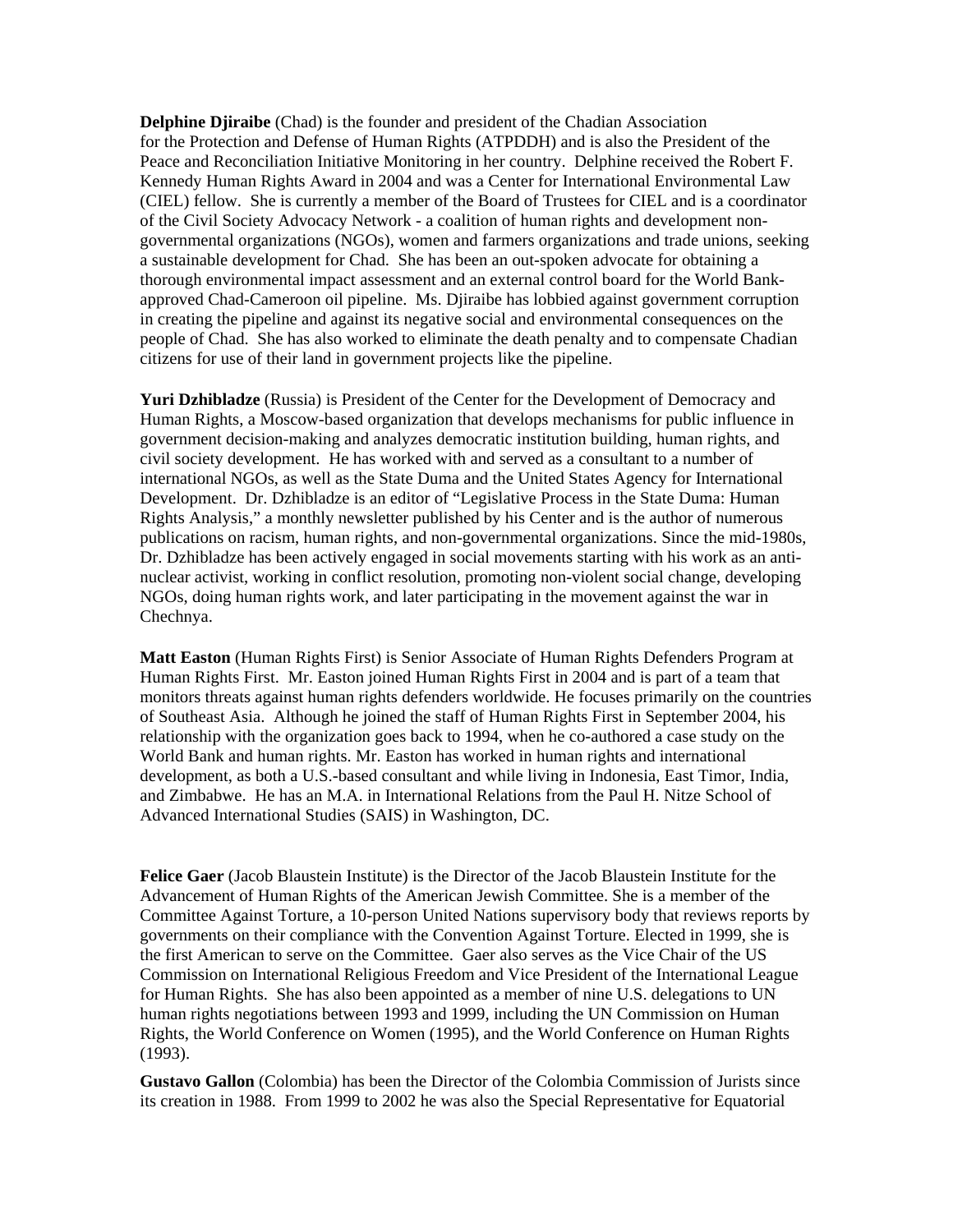Guinea in the United Nations' Human Rights Commission. Gallon was a visiting fellow at the Kellogg Institute at the University of Notre Dame from 1998 to 1999 and has been a professor of human rights and constitutional law at universities in Bogota since 1979. He is also the author of several publications on the rule of law and human rights.

**Musa Gassama** (ISHR) is the current Deputy Director and Manager of the Human Rights Defenders Office in Geneva of the International Service for Human Rights. His organization is dedicated to the mission of enhancing the protection of human rights defenders and their work world-wide by developing appropriate preventive initiatives, promoting the development and effective implementation of regional and universal protection mechanisms, and empowering the full and active participation of human rights defenders and their organizations in advancing a culture of full respect for human rights. In the past, Gassama has also served as the West Africa Human Rights Defenders Coordinator for Amnesty International.

**Fatemeh Haghighatjoo** (Iran) a Visiting Scholar at MIT's Center for International Studies (CIS), is a leading advocate of human rights and democracy in Iran. Ms. Haghighatjoo resigned from Iran's Parliament in February 2004 following a crackdown on reformers. Called fearless and outspoken, Ms. Haghighatjoo was a member of the 6th Majlis, Iran's reform parliament, and was the first to resign when the anti-reform measures of the Supreme Leader began to take shape. Ms. Haghighatjoo, a staunch advocate of women's rights and a psychologist with a PhD in counseling, was president of the student movement faction in the Majlis and a deputy in the Mosharekat Party. Ms. Haghighatjoo was sentenced in 2001 by Iran's judiciary to 20 months in prison, for "inciting public opinion and insulting the judiciary"; she had criticized the arrest of a female journalist and had claimed that Iran's government tortured prisoners. Her sentence which she terms illegitimate and undemocratic, and which she has not served—was later reduced to 10 months. Ms. Haghighatjoo writes about human rights and democratization in Iran and the Middle East.

**Neil Hicks** (Human Rights First) is the Director of International Programs & Human Rights Defenders Program at Human Rights First. Hicks supervises defender campaigns that include overseas missions, diplomatic advocacy, public education, and grassroots lobbying. Before joining Human Rights First, he worked as a researcher for the Middle East Department of Amnesty International in London from 1985 to 1991. He has also served as human rights project officer of Birzeit University in the West Bank. In 2000-2001, Hicks was a Senior Fellow in the Jennings Randolph Fellowship Program of the United States Institute of Peace in Washington, D.C. He is the author of many reports and scholarly articles. Hicks has taught Human Rights in the Middle East at Fordham Law School.

**Somchai Homlaor** (Thailand) is the Secretary General of the Thai NGO Asian Forum for Human Rights and Development ( FORUM - ASIA ) focused on bringing about human rights and criminal justice reform in Thailand. Mr. Homlaor also serves on the Steering Committee of the Alternative ASEAN Network on Burma (Altsean Burma) and the ASEAN Network for Free Elections (ANFREL). He was the former president of the Union for Civil Liberty in Thailand from 1995 to 1997. Mr. Homlaor remains an active participant in Thailand's Environment Lawyer Association and has published and edited a collection of environmental law selections for the Green World Foundation & Lawyer Council of Thailand. He also currently serves as the Chair of the Human Rights Committee of the Lawyer Council of Thailand (LCT). Mr. Homlaor received his LL.B from Thammasat University's School of Law.

**Saad Eddin Ibrahim** (Egypt) is a human rights activist and professor of sociology at the American University of Cairo. In 1988, Dr. Ibrahim founded the Ibn Khaldun Center for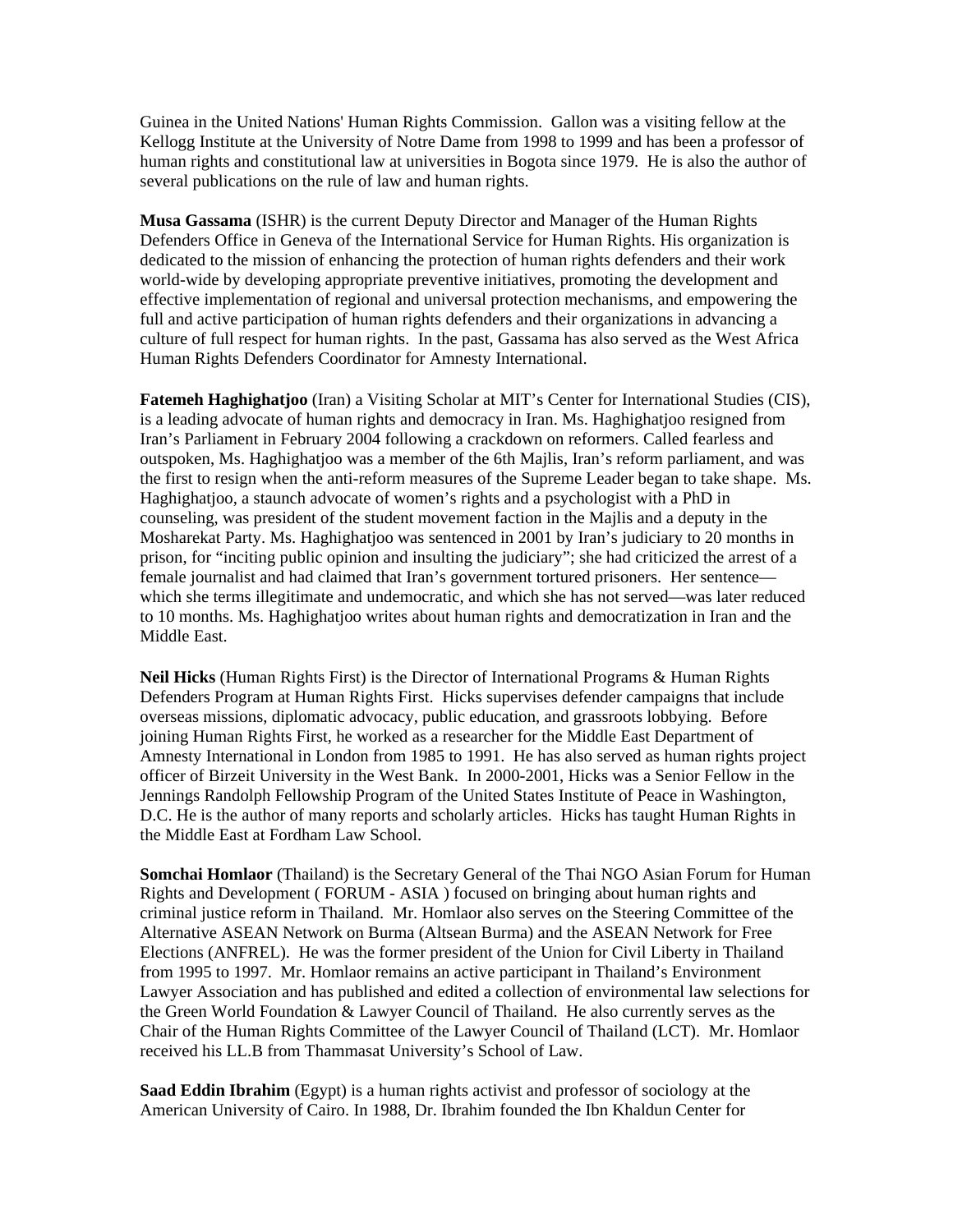Development Studies, a research and advocacy institute in Cairo, concerned with issues of democratization and political and social development. He remains the director and chairman of the center's board of trustees. In the summer of 2000 he and 27 of his colleagues were arrested and tried before a state security court on several charges allegedly connected to their work. All 28 defendants were found guilty on some of these charges and several were sent to jail. Dr. Ibrahim was sentenced to a seven year term. He was ultimately acquitted of all charges and released in March 2003.

**Hina Jilani** (Pakistan/UN) is the United Nations Special Representative to the Secretary General on Human Rights Defenders. She has practiced law since 1979 and opened the first women's law firm in Pakistan in 1980. She specializes in human rights litigation, and is especially concerned with the human rights of women, children, minorities, and prisoners. She has conducted several cases that have become landmarks in setting human rights standards in Pakistan. As an avid social activist, she was a founding member of the Human Rights Commission of Pakistan and the Women's Action Forum. Over the past two decades, she has been involved with the United Nations Center for Human Rights, the Carter Center, and the UN Conference on Women. She has received several awards for her human rights work from organizations such as the American Bar Association and Human Rights Watch.

**Nozima Kamalova** (Uzbekistan) is the founding chair of the Legal Aid Society of Uzbekistan (LAS), a leading nongovernmental organization that safeguards and promotes the rule of law and human rights in Uzbekistan by investigating high-profile human rights abuses and providing free legal services to the poor. Under Ms. Kamalova's direction, the Legal Aid Society also works with a number of respected international human rights organizations, such as Human Rights Watch, Human Rights First and Amnesty International. A highly respected human rights attorney who has been on the frontlines of the struggle for human rights and democracy in Uzbekistan, Ms. Kamalova has been instrumental in the revision of several Uzbek laws related to torture and human rights. Her lobbying activities have influenced a large number of policies and legislation adopted both internationally and in Uzbekistan.

**Mary Lawlor** (Ireland) is the Director of Front Line, the international foundation for the protection of human rights defenders. She has a background of 30 years experience in human rights. Lawlor set up Front Line in 2001 to focus solely on supporting and defending human rights defenders at risk. As director, she represents the organization and has a key role in its development. Prior to Front Line, she was director of the Irish section of Amnesty International for 12 years and before that was a board member for 15 years, during which she served as chair from 1983-1987. She took the Irish section of Amnesty from a membership of less than a hundred with no staff to 14,000 members and 13 staff. She has a bachelor's degree in philosophy and psychology and postgraduate degrees in personnel management and Montessori teaching.

**Tanya Lokshina** (Russia) is the Chairperson of a recently founded human rights think-tank, DEMOS Center for Information and Research, based in Moscow, Russia. DEMOS helps Russian civic society solve the most pressing problems in the fields of human rights and democracy. Additionally, DEMOS monitors the status of human rights and democracy across Russia, conducts research on particularly relevant problems, tests and disseminates advanced strategies and methods of analytical work, and develops recommendations that are distributed to states agencies, public organizations, and expert bodies. In addition to her work at DEMOS, Lokshina is a Chechnya/North Caucasus researcher for the International Helsinki Federation on human rights. Lokshina is the author of numerous publications on topics including the role of international organizations in the Chechen conflict, the effects of the fight against terror on human rights in Russia, and hate speech in Russian media.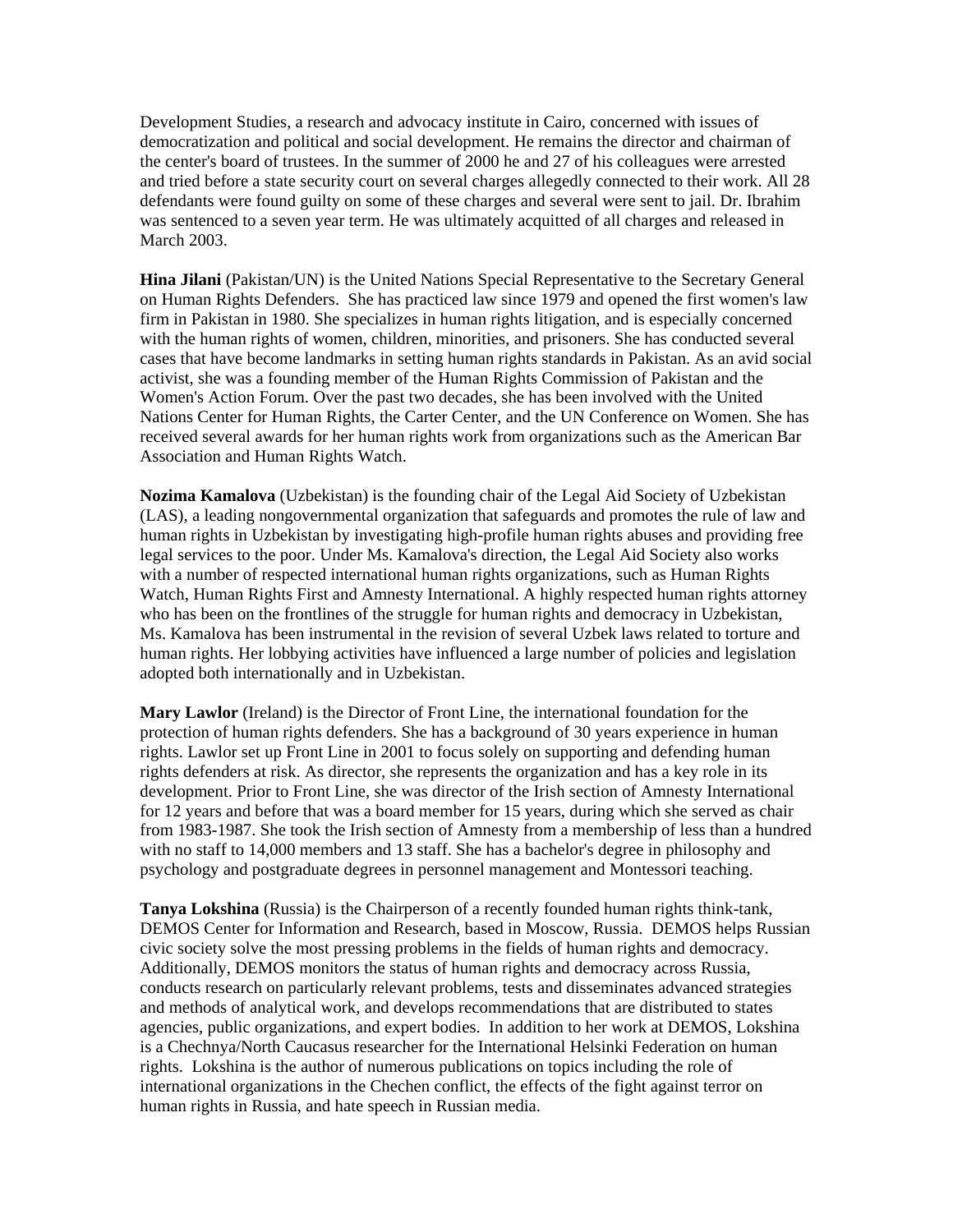**Barry Lowenkron** (U.S. Department of State) is the Assistant Secretary for the Bureau of Democracy, Human Rights and Labor (DRL). Prior to this appointment, Mr. Lowenkron served as Principal Deputy Director of Policy Planning for the Department of State. From 1993 to 2002 he held a variety of positions in the Intelligence Community, including National Intelligence Officer for Europe, Director of the National Intelligence Council's Analytic Staff, and Special Assistant to the Director of Central Intelligence. Mr. Lowenkron served two tours as Director of European Security Affairs on the National Security Council (1988-89, 1991-93), and as Civilian Special Assistant to the Chairman of the Joint Chiefs of Staff where he received the Secretary of Defense Meritorious Civilian Service medal. He spent 5 years as a member of the Policy Planning Staff under Secretary of State George Shultz. He received his M.A. with distinction in 1977 from the Nitze School of Advanced International studies, and has been a Ford Foundation Fellow on Arms Control and Eastern Europe and a Hubert H. Humphrey Fellow. Mr. Lowenkron is a member of the Council on Foreign Relations.

**Sofia Macher** (Peru) was a Commissioner of the Truth and Reconciliation Commission for Peru. Today she is a member of the Legal Defense Institute. She was a member of the Working Group representing the National Coordinator for Human Rights, a coalition of 65 human rights organizations in the country. As a part of the Working Group, Macher helped design the blueprint for the Truth and Reconciliation Commission, established by transition government on December 29, 2000. From 1997 to 2001, she was the Executive Secretary for the National Coordinator for Human Rights. She was also the Civil Society representative for the Dialogue Table of the Organization of American States, the body that negotiated the return of democracy to the country. From 1987 to 1993, Macher was the Vice President of the International Executive Committee of Amnesty International.

**Dzmitry Markusheuski** (Belarus) is the Press Secretary of the Belarusian Helsinki Committee (BHC), the leading local human-rights-NGO. He also serves as a Human Rights Consultant for the United Nations Office in Belarus and assists the UN Special Rapporteur on the situation of human rights in Belarus in collecting and verifying relevant data. Mr. Markusheuski also has published numerous articles on human rights and democratization as a freelance correspondent of "Transitions Online", an online magazine covering Central and Eastern Europe, the Balkans and the former Soviet Union. He has also participated in various fact finding missions of the International Helsinki Federation and the Office for Democratic Institutions and Human Rights of the Organization for Security and Co-operation in Europe (ODIHR/OSCE).

**Kaari Betty Murungi** (Kenya) has served as Director of Urgent Action Fund-Africa since its formation in 2001. Since 1998, she has also served as legal advisor to the Women's Human Rights Program at Rights and Democracy, Montreal, Canada. As a member of the International Coalition for an International Criminal Court, Ms. Murungi and others advocated extensively for the inclusion of a gender perspective in the establishment of the International Criminal Court and in the work of the United Nations International Criminal Tribunal for Rwanda. She serves on the board of the Kenya Human Rights Commission, the Women's Initiative for Gender Justice at the International Criminal Court (Den Haag) and is a past board member of The Federation of Women Lawyers-Kenya. Ms. Murungi is a lawyer by profession and has extensive experience in the human rights of women; gender and governance. In December 2003, the President of Kenya awarded her the National honor: The Moran of the Order of the Burning Spear (MBS) for her work in Human Rights.

**Clement Nwankwo** (Nigeria) is a lawyer and one of Nigeria's foremost human rights advocates. He created the idea of, and co-founded Nigeria's first human rights group in 1987 – the Civil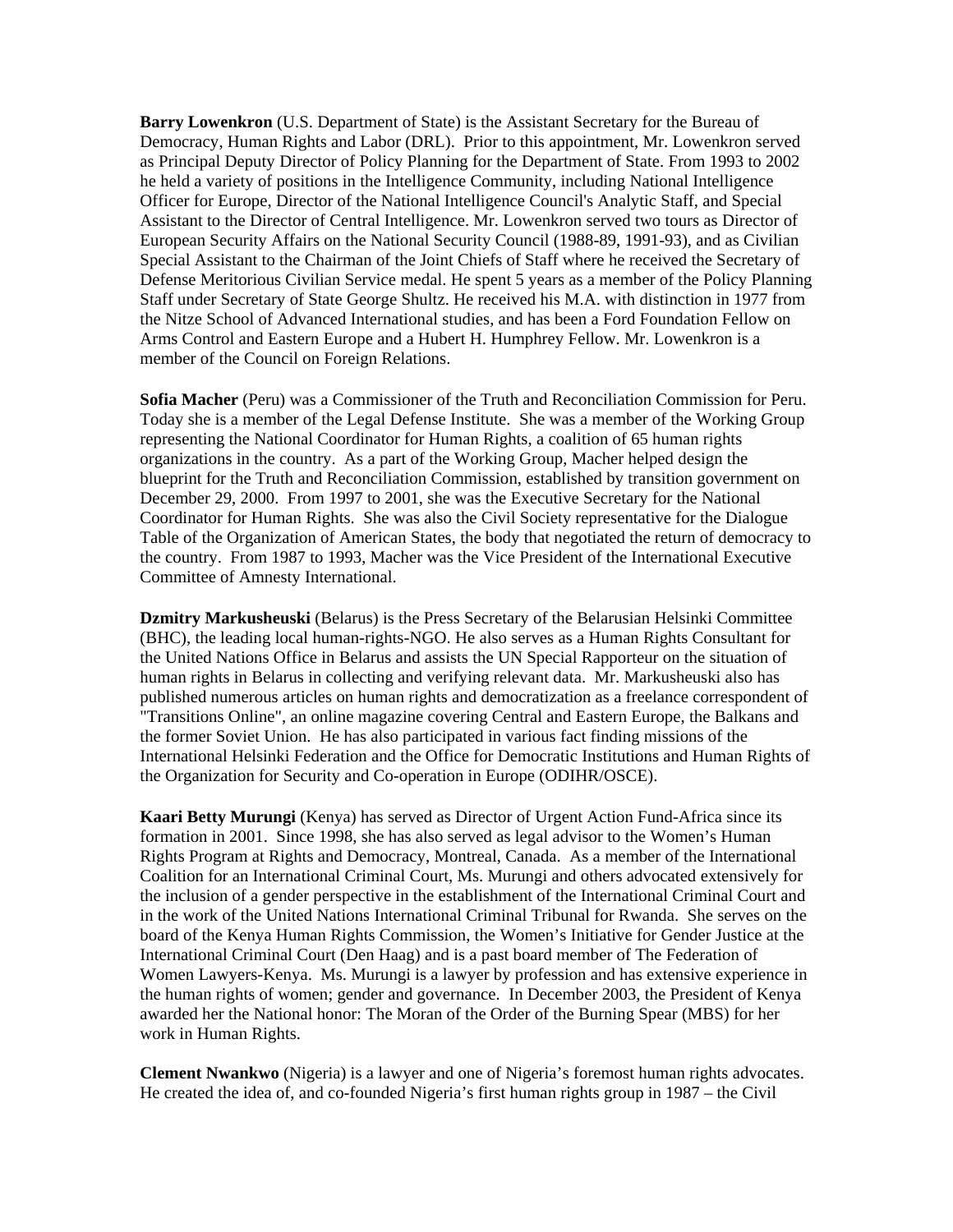Liberties Organization, of which he was its first executive director. In 1990, Mr. Nwankwo founded and worked as Executive Director of the Constitutional Rights Project, CRP, until February 2003. He led CRP to prominence and leadership in the Nigerian NGO community. Mr. Nwankwo has won several national and international honors and awards the Martin Ennals Award. As director of CRP, Mr. Nwankwo took initiatives in promoting human rights awareness and protection in Nigeria. Under his leadership, CRP organized several training workshops, seminars and conferences for lawyers, judges, law students and teachers and police personnel, as well as members and staff of Nigeria's National Assembly. Nwankwo also co-founded and was Chairman of the Transition Monitoring Group (TMG) in 1998, which observed the 1998/99 Nigerian elections and deployed more than 11,000 observers across Nigeria's 36 states and Abuja, the capital city. Mr. Nwankwo now serves as Principal Counsel for Law Rights Associates, a firm of lawyers and consultants working in the field of constitutional law, political economy, and institution and capacity building.

**Antonio Pradjasto** (Indonesia) is the Deputy Director of Demos' Center for Democracy and Human Rights Studies. Mr. Pradjasto was formerly the Head of the Research Bureau at the National Commission of Human Rights in Indonesia. He has also served as the head of Legal Aid at The Social Institute of Jakarta from 1991 to 1999 and as Assistant to the Secretary General at the International NGO Forum on Indonesian Development (INFID) from 1989 to 1991. Mr. Pradjasto received his LL. M from the University of Essex in 1999.

**Jonathan Prentice** (UN) is the Executive Assistant to the UN High Commissioner for Human Rights. He has worked for the United Nations since 1994 in the Department of Political Affairs in New York and in the Office of the High Commissioner for Human Rights in Geneva. Mr. Prentice has also worked on UN assignments in Cambodia, East Timor (now Timor-Leste) and Iraq.

**Archi Pyati** (Human Rights First) is Senior Associate for the Human Rights Defenders Program at Human Rights First. As a Senior Associate in the Human Rights Defenders program, Pyati assists human rights advocates who have come under attack for defending human rights. Pyati contributes to defender campaigns that include overseas missions, diplomatic advocacy, public education, and grassroots lobbying. Before joining the Human Rights Defenders program, Pyati was an Equal Justice Works Fellow with the Asylum Program of Human Rights First. She provided legal counseling and rights information to detained asylum seekers. As part of advocacy efforts against the detention of asylum seekers, she also engaged in public education and outreach, worked closely with attorneys around the country, monitored changes in US policy, liaised with government officials, and supported media efforts. As a University of Michigan fellow at ADHOC, a Cambodian human rights organization, Pyati helped advocate for the basic human rights of prisoners and trafficked women. Through the University of Michigan Program in Refugee and Asylum Law, Pyati received a fellowship to work with Jesuit Refugee Services in Zambia, helping to develop a comprehensive legal approach to safeguarding refugees' rights.

**Aisling Reidy** (Human Rights Watch) is currently a Senior Legal Advisor at Human Rights Watch in New York. From October 2002 to December 2005 she was Director of the Irish Council on Civil Liberties. She is a barrister and was called to the Irish Bar in July 1996. She has many years experience working on Kurdish cases and has appeared before the European Commission and the Court of Human Rights as co-counsel. Along with Kevin Boyle and Françoise Hampson she has advanced human rights in Europe and on the international plane. From 1998-1999 she was Senior Research Fellow at the Constitution Unit, University College London researching aspects of the ECHR and the UK Human Rights Act, and developing training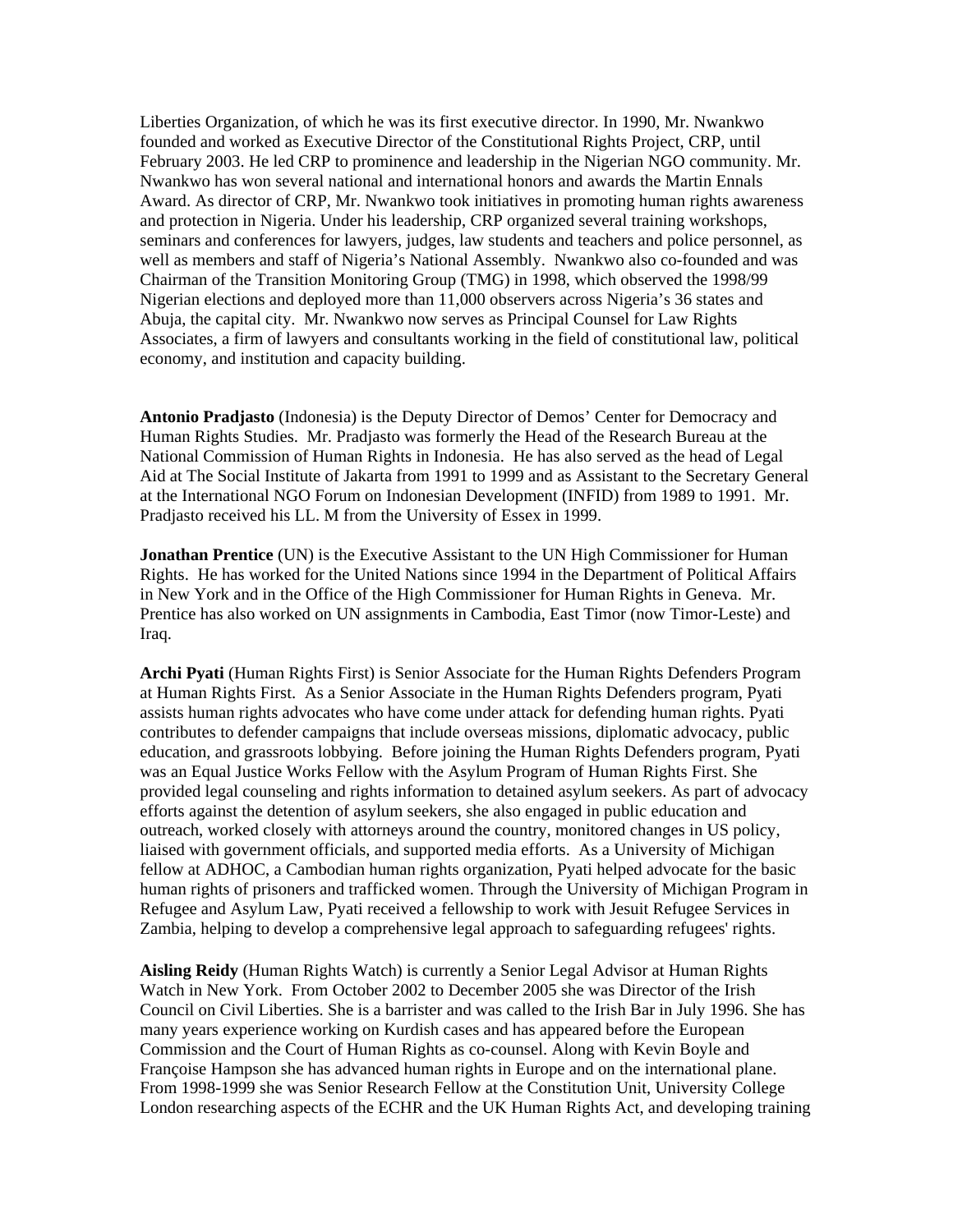programs for public bodies on the ECHR. She worked as the Senior Human Rights Policy Advisor for the Council of Europe in Kosovo. Aisling recently worked as a Legal Officer in the Office of the Prosecutor for the International Criminal Tribunal for the Former Yugoslavia (ICTY) in The Hague / the Netherlands.

**Karin Ryan** (The Carter Center) was formerly the Assistant Director for Human Rights at The Carter Center until 2000 and is now Senior Advisor for Human Rights. She represented the Center in negotiations to draft the Rome Statute on the International Criminal Court, the UN Declaration of Human Rights Defenders, and the General Assembly resolution creating the Human Rights Council, and was an expert member of the U.S. delegation to the Commission on Human Rights in 2000 where she represented the United States in negotiations to create the mandate for the Special Representative to the Secretary-General on Human Rights Defenders.

**Sima Samar** (Afghanistan) is the Chair of the Independent Afghanistan Human Rights Commission, required by the Bonn Agreement. From December 2001, to June 2002, Dr. Sima Samar served as the Deputy Prime Minister and Minister of Women's Affairs for the Interim Administration of Afghanistan. Dr. Samar was one of only two women cabinet ministers in the transition government. In June 2002, Dr. Samar was elected as the vice-chair of the Loya Jirga Assembly. During the Interim Administration Dr. Samar established the first-ever Afghanistan Ministry of Women's Affairs. Among other accomplishments, the Ministry won the right of women government employees to return to their jobs and to keep their seniority, secured the representation of women as 11% of the Loya Jirga delegates, oversaw the re-entry of girls to schools, launched a women's rights legal department, and opened schools. Dr. Samar fled to Pakistan in 1984 where she founded the Shuhada Organization and Shuhada Clinic dedicated to the health and education of Afghan refugee women and children in the city of Quetta. It is the oldest Afghan NGO working in the region, and the largest Afghan woman-led organization. In 2005, the UN appointed Dr. Samar as the United Nation's Special Rapporteur on the Situation of Human Rights for Sudan.

**Johann Sattler** (European Union) is Counselor for Political Affairs & Public Diplomacy for the Embassy of Austria, currently holding presidency of the European Union.

**Melinda Simon** (UN) Assistant to Special Representative to the Secretary General on Human Rights Defenders, Ms. Hina Jilani.

**Eric Sottas** (OMCT) is the Executive Director of the OMCT International Secretariat (World Organization Against Torture) based in Geneva. He was also appointed as one of two "Personalidades" (foreign experts) in the Columbian Working group dealing with the Union Patriotic case Mr. Sottas holds a degree in law from Geneva University and was awarded the French Prize for Human Rights in 1986. He has also served as a consultant of the General Secretary of UNCTAD from 1980 to 1985, the Secretary-General of the International Movement of Catholic Intellectuals (Pax Romana) from 1975 to 1980, and as the Vice-President of the Conference of International Organizations for Catholics from 1976 to 1980.

**Hans Thoolen** (Martin Ennals Foundation) is the current Chairman of the Martin Ennals Foundation which gives out the Martin Ennals Award for Human Rights Defenders. Thoolen is also one of the founding members of HURIDOCS, Human Rights Information and Documentation Systems International, established in 1982, of which he served as Executive Board Secretary. HURIDOCS is a global network of human rights organizations concerned with sharing human rights information all over the globe. It was the HURIDOCS' International Advisory Council in 1992 which voted into existence the first Board of the Martin Ennals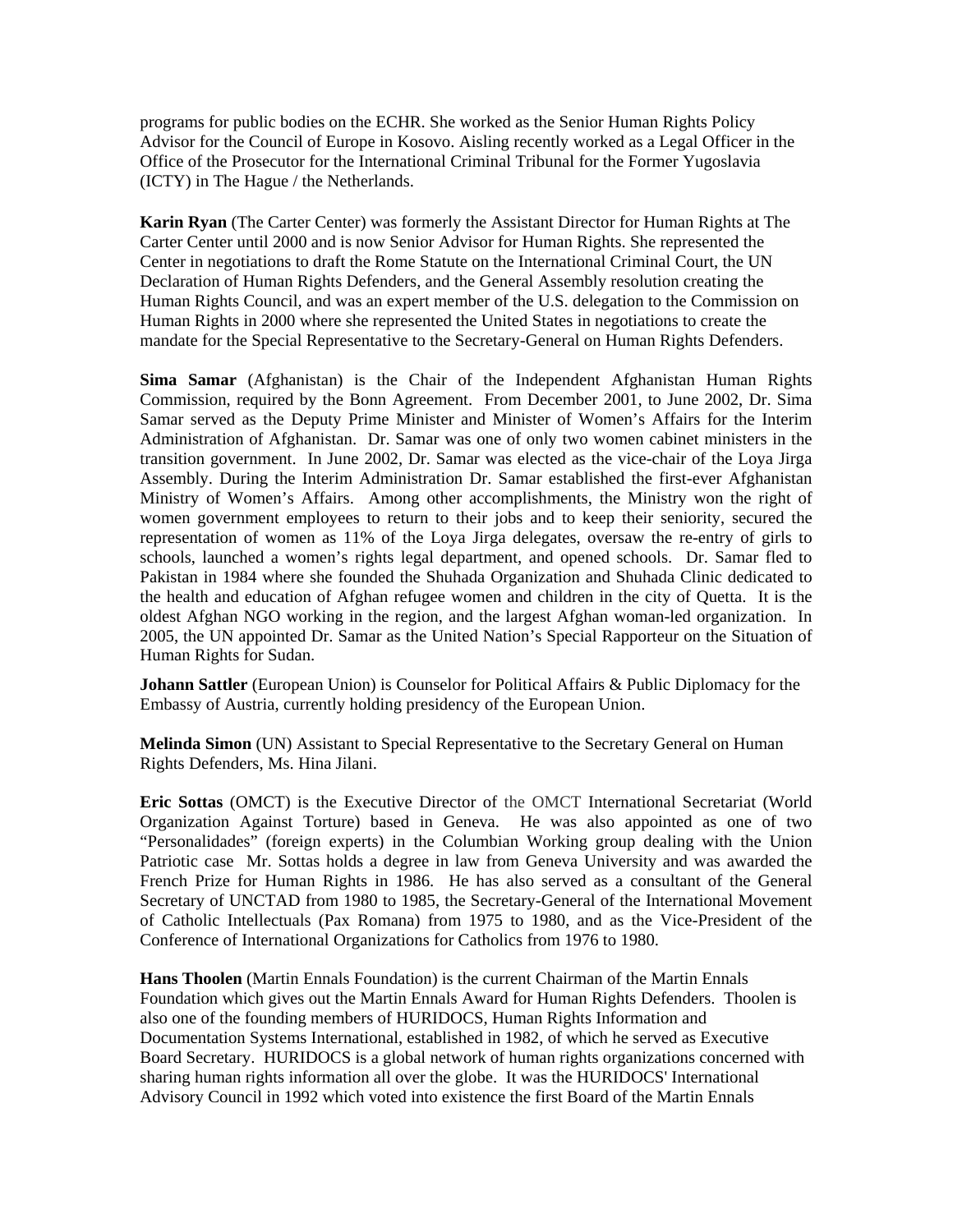Foundation, named after Martin Ennals, the former Secretary General of Amnesty International. Thoolen also served as the Executive Secretary of the International Commission of Jurists in the seventies.

**J. Aloysius Toe** (Liberia) has advocated for human rights since his teenage years. From 1996 to 1999, Aloysius directed the Movement for the Defense of Human Rights, organizing 110 human rights clubs, raising awareness of the abuses of the Taylor government, and promoting human rights education within the Liberian school system. He also organized a network of 245 community-based human rights volunteers in rural communities to monitor and report violations. When he spoke out against Taylor's son, he was arrested and imprisoned. In 2003 he established the Foundation for Human Rights and Democracy, Liberia's first nongovernmental organization concerned with social, cultural, and economic justice. He now works on transitional justice issues and is involved in a campaign to bring former president Taylor to trial in a special court in Sierra Leone.

**Guillermo Vilela Diez de Medina** (Bolivia) has concentrated his professional life on the defense and promotion of human rights. Mr. Vilela is the president of the Permanent Assembly for Human Rights in Bolivia (APDH). In his eighteen years at APDH, he has occupied different executive positions within the organization, including Secretary General and Vice-President. He is the national signatory representative for the "Quito Declaration: Economic, Social and Cultural Rights" Quito, Ecuador. Mr. Vilela has two diplomas and a master's degree in economics, and is currently studying for a doctorate degree in human rights. Mr. Vilela has been a consultant to various international institutions, and representative or director of well-known organizations, including the Defense for Children International and the Julio Tumiri Javier Foundation.

**Marcel Wetsh'okonda** (DRC) is the Legislative Advocacy Program Officer of the NGO Global Rights dedicated to social justice and the protection of human rights. He has worked diligently to call for the referral of war crimes perpetrators to the ICC, and is an advocate for judicial reforms within the Congo itself. He has also served as the executive director of the Campagne pour les droits de l'homme au Congo (CDHC–ASBL).

## **World Bank**

**Leyla Yunusova** (Azerbaijan) was one of the founders of the Azerbaijan Popular Front (1989- 1991) and also the founder of the first NGO for the protection of human rights in Soviet Azerbaijan in 1988. A Doctor of Historical Sciences, she has served as the Director for the Institute of Peace and Democracy since 1995. She also serves as the Co-chairwoman of the Society of Women of Azerbaijan for Peace and Democracy in Transcaucasus and the chairperson of the International Coalition for Human Rights—uniting human rights defenders from Russia, Uzbekistan, Kyrgyzstan, and Kazakhstan. Yunusova is also the Chief of the one and only Women's Crisis Center in Azerbaijan. Recently, she helped monitor her country's parliamentary elections in November of 2005 and is dedicated to ensuring democratic freedoms in Azerbaijan.

Yevgeniy Zhovtis *(Kazakhstan)* is Director of the Kazakhstan International Bureau for Human Rights and Rule of Law (KIBHR), which he founded in 1993. KIBHR has produced over 100 publications on the problems of democratization and economic transformation in relation to the human rights situation and rule of law in Kazakhstan. Zhovtis, the former Vice President of the Independent Trade Union Center of Kazakhstan from 1992-1996, is also a licensed defense lawyer and has served as the Chairman of the Board of Directors of the "Soros-Kazakhstan" Foundation (1999-2003). Recently, the International Helsinki Federation (IHF) awarded him the